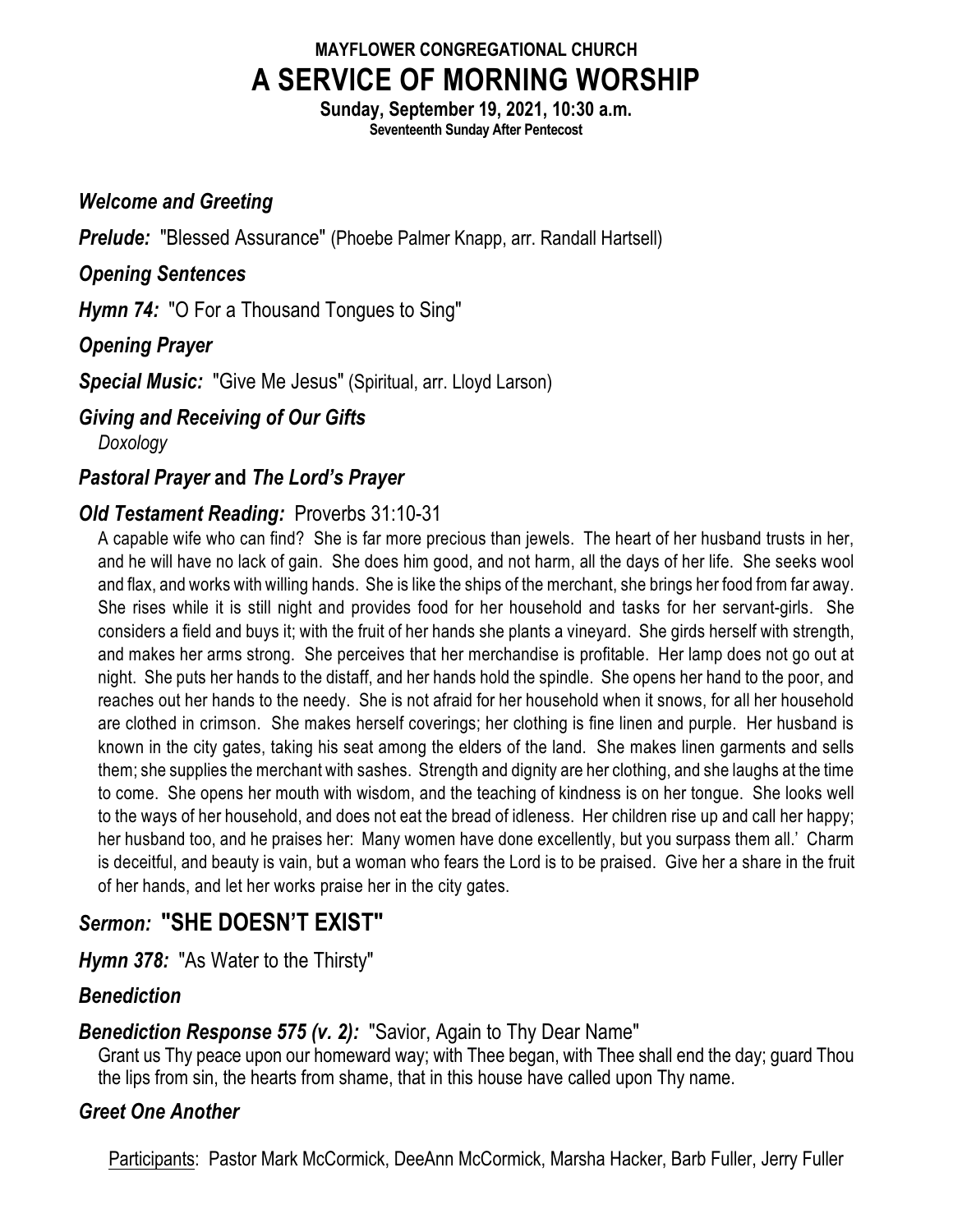### **THE TRIUNE GOD** 74

**O** For a Thousand Tongues to Sing

Charles Wesley, 1707-1788

Carl G. Glaser, 1784-1829 Mason's Modern Psalmody, 1839



Great God and King, we find it difficult to articulate our faith. Our thoughts, our feelings, our lives are but poor witnesses to what You continue to do with us and for us. But deep within our souls, we hear Your voice, and our spirits and Yours are joined in wonder, love, and praise. Strengthen our spirits so that we might glorify You. Amen.

Dick Hotchkin